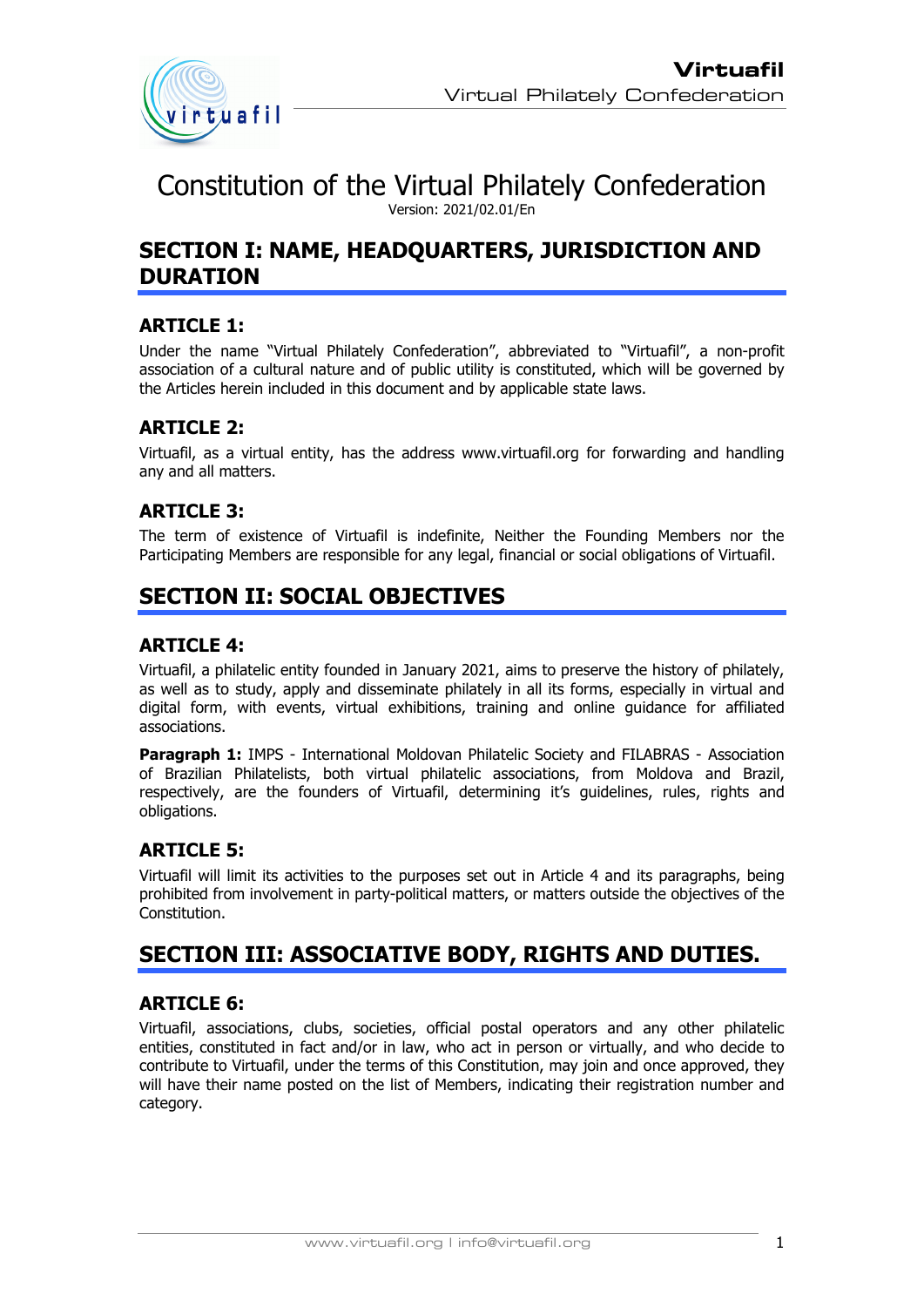

#### **ARTICLE 7:**

Members will be classified according to the following categories:

- 1. Founding Members: IMPS and FILABRAS
- 2. Participating Members: The entities that join after the date of foundation.

**Paragraph 1:** The Founding Members of the association Virtuafil are:

- 1. IMPS International Moldovan Philatelic Society
- 2. FILABRAS Associação dos Filatelistas Brasileiros

**Paragraph 2:** Participating Members are those philatelic entities that apply for admission after the date of foundation and are approved by the Board of Virtuafil, having the obligation to accept and comply with the Constitution and rules of Virtuafil.

**Paragraph 3:** Whereas the Founding Members exercise the same rights and duties as the Participating Members, the Founding Members are the organizers and managers of Virtuafil.

**Paragraph 4:** All Members will be able to enjoy the activities, newsletters and computer systems in accordance with the rules, but without the burden of, or responsibility for financial costs, that is, registration or monthly fees will not be charged to Members for any Virtuafil services or activities.

**Paragraph 5:** Applications for admission will be examined by the Board, which may reject them, at its sole discretion.

**Paragraph 6:** Any Member may request withdrawal from membership at any time, by means of a written communication to the Board.

#### **ARTICLE 8:**

Every member will have the right to contribute with suggestions or ideas, to be studied by the Board.

#### **ARTICLE 9:**

Every member will have the right to create virtual exhibitions in accordance with the rules and limitations of the system. A basic rule for virtual exhibitions is to allow access to the general public to view and to participate.

## **ARTICLE 10:**

The Members, in addition to strictly complying with this Constitution and complying with the decisions of the Board, will do everything, by all means available to them, so that the social objectives of Virtuafil are achieved, and must attend virtually, and provide clarifications, by electronic means, for resolutions to pending matters and provide notifications of exhibitions and/or other activities to Virtuafil.

#### **ARTICLE 11:**

Loss of membership by exclusion shall be determined by the Board, such action being admissible only if there is a just cause, recognized in a disciplinary procedure, in which the right of ample defence is assured, when there is a proven case of:

- I. Violation of the rules of Virtuafil;
- II. Defamation of Virtuafil or of its Founders or Members;